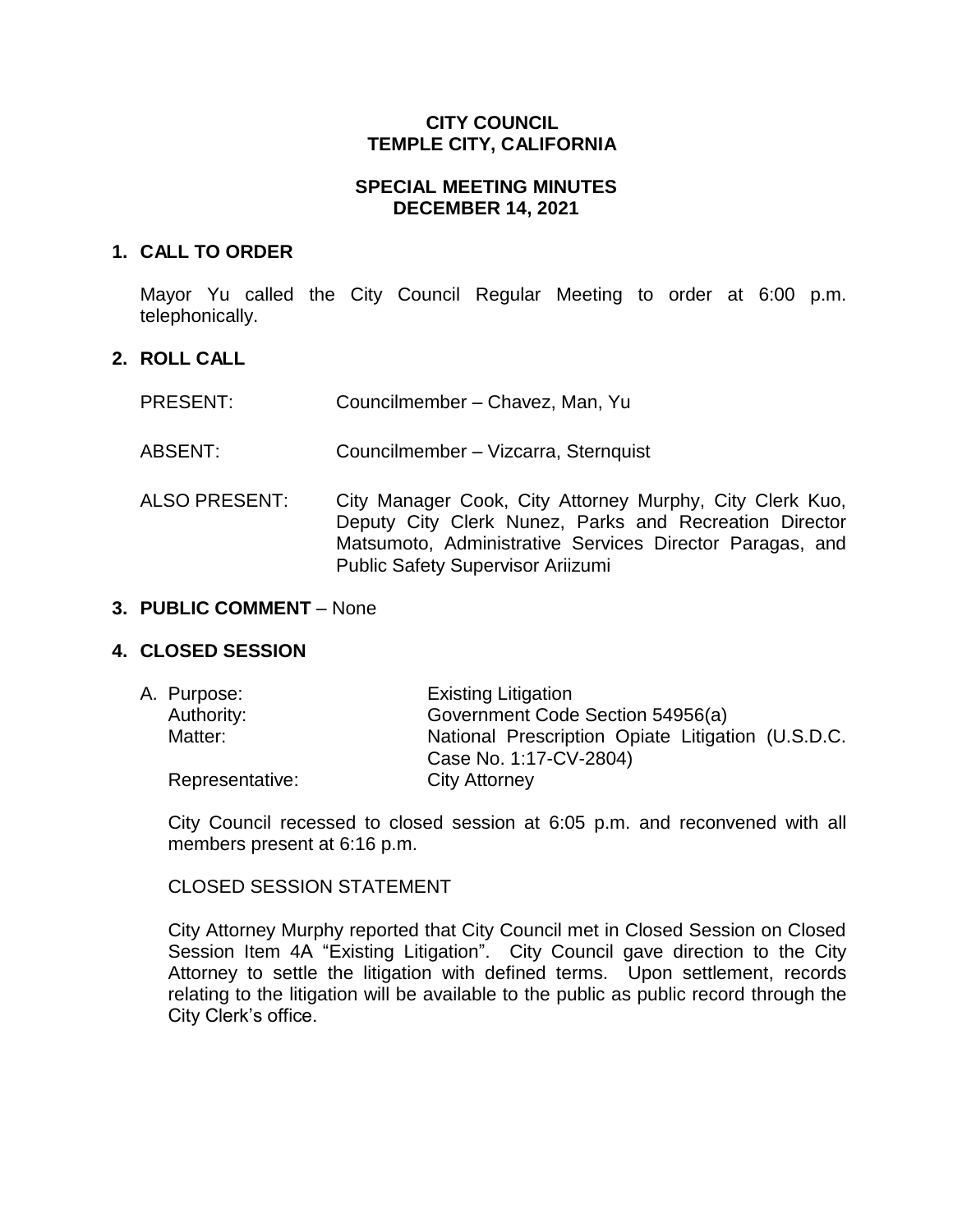### **5. UNFINISHED BUSINESS**

# A. [DISCUSSION AND POSSIBLE ADOPTION OF RESOLUTION TO CONTINUE TO](https://www.ci.temple-city.ca.us/DocumentCenter/View/17097/02-5A_Remote-Meeting_Staff-Report_final-w-attachment)  [ALLOW CITY COUNCIL MEETINGS TO BE HELD REMOTELY, CONSISTENT](https://www.ci.temple-city.ca.us/DocumentCenter/View/17097/02-5A_Remote-Meeting_Staff-Report_final-w-attachment)  [WITH ASSEMBLY BILL 361](https://www.ci.temple-city.ca.us/DocumentCenter/View/17097/02-5A_Remote-Meeting_Staff-Report_final-w-attachment)

The City Council is requested to consider the safety and procedural issues involved in continuing to hold remote meetings pursuant to AB 361 and, if the facts so require, to adopt Resolution No. 21-5572 to authorize the Council and Commissions to meet virtually through January 14, 2022.

City Manager Cook gave a summary of the staff report.

City Council commented briefly regarding the new variant Omicron and the unknown effect of the new variant after the upcoming holiday gatherings.

Mayor Yu opened public comment. With no callers or email request to speak, Mayor Yu extended public comment for 1 minutes to allow the public to dial in. Hearing no further request to speak, Mayor Yu closed public comment.

Councilmember Man made a motion to adopt Resolution No. 21-5572 to authorize the continued use of such technology for meetings for a period of 30 days (i.e., January 12, 2022). Seconded by Mayor Pro Tem Sternquist and approved by the following votes:

| AYES:      | Councilmember – Chavez, Man, Vizcarra, Sternquist, Yu |
|------------|-------------------------------------------------------|
| NOES:      | Councilmember - None                                  |
| ABSENT:    | Councilmember - None                                  |
| ABSTAINED: | Councilmember - None                                  |

Councilmember Sternquist recused herself from the discussion of Unfinished Business Item 5B. This project is located within 500 feet of her property creating possible conflict of interest.

### B. [NAMING OF PARK ON PRIMROSE AVENUE DISCUSSION](https://www.ci.temple-city.ca.us/DocumentCenter/View/17096/03-5B_Park-Naming_Staff-Report)

The City Council is requested to provide staff with direction on the naming of the park development at 5928 Primrose Avenue.

Parks and Recreation Director Matsumoto gave a summary of the staff report.

City Council made comments and discussed the naming of the park development on Primrose Avenue.